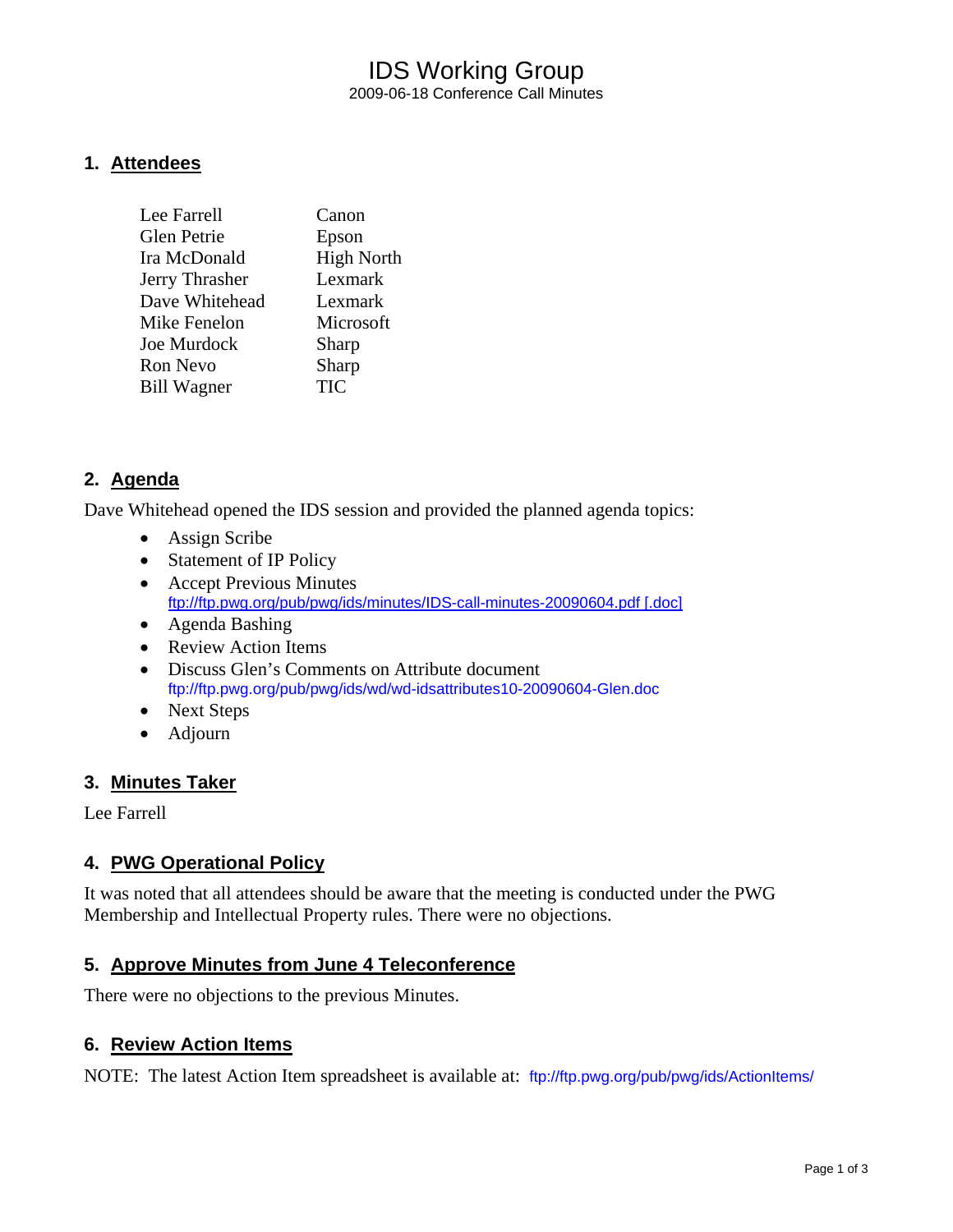## IDS Working Group

#### 2009-06-18 Conference Call Minutes

- AI 001: Randy Turner will try to find other contacts that would be willing to work with the PWG to help deploy NEA health assessment. (Juniper, Symantec, Cisco are suggested candidates.) Is someone willing to sit down with the PWG and "have discussions"?
- → *No new info to report.*

#### → *ONGOING*

AI 002: Joe Murdock will add NAP protocol information to document and update the conformance section.

→ *In progress. Will be done by the June face-to-face meeting.* 

→ *OPEN* 

AI 010: Brian Smithson will investigate whether a formal relationship document can be created between TCG and PWG. He will find out their position on liaison agreements.

→ *OPEN* 

- AI 012: Mike Fenelon will coordinate the next opportunity for a discussion with the Microsoft NAP team.
- → *Mike reported that getting a response from the NAP team has been very frustrating.*
- → *It might be possible to set up a face-to-face meeting with the prior to the August*

→ *ONGOING* 

- AI 015: Jerry Thrasher will create yet another LCRC draft of the Attribute document to include corrections identified at the June 4 teleconference.
- → *OPEN*

AI 016: Jerry Thrasher will add the topic of including IDS information in the MFD Semantic Model to the June Plenary meeting.

#### → *CLOSED*

## **7. Glen's Comments on Attribute document**

Dave led a review of each of Glen's comments, and Jerry (as Editor) recorded which modifications were accepted and should be included in the next draft. A few modifications that Jerry had proposed were also discussed. This occupied the remaining of the meeting.

The group considered eliminating any "endian" commentary in the definitions of terms. This is more appropriate to specific bindings.

Glen had several suggestions for changes to move text that he thought was related to conformance from the Attribute definitions to the Conformance section. Jerry suggested that we should change the title of the section from "General Attribute Definitions" to "General Attribute Definitions and Descriptions."